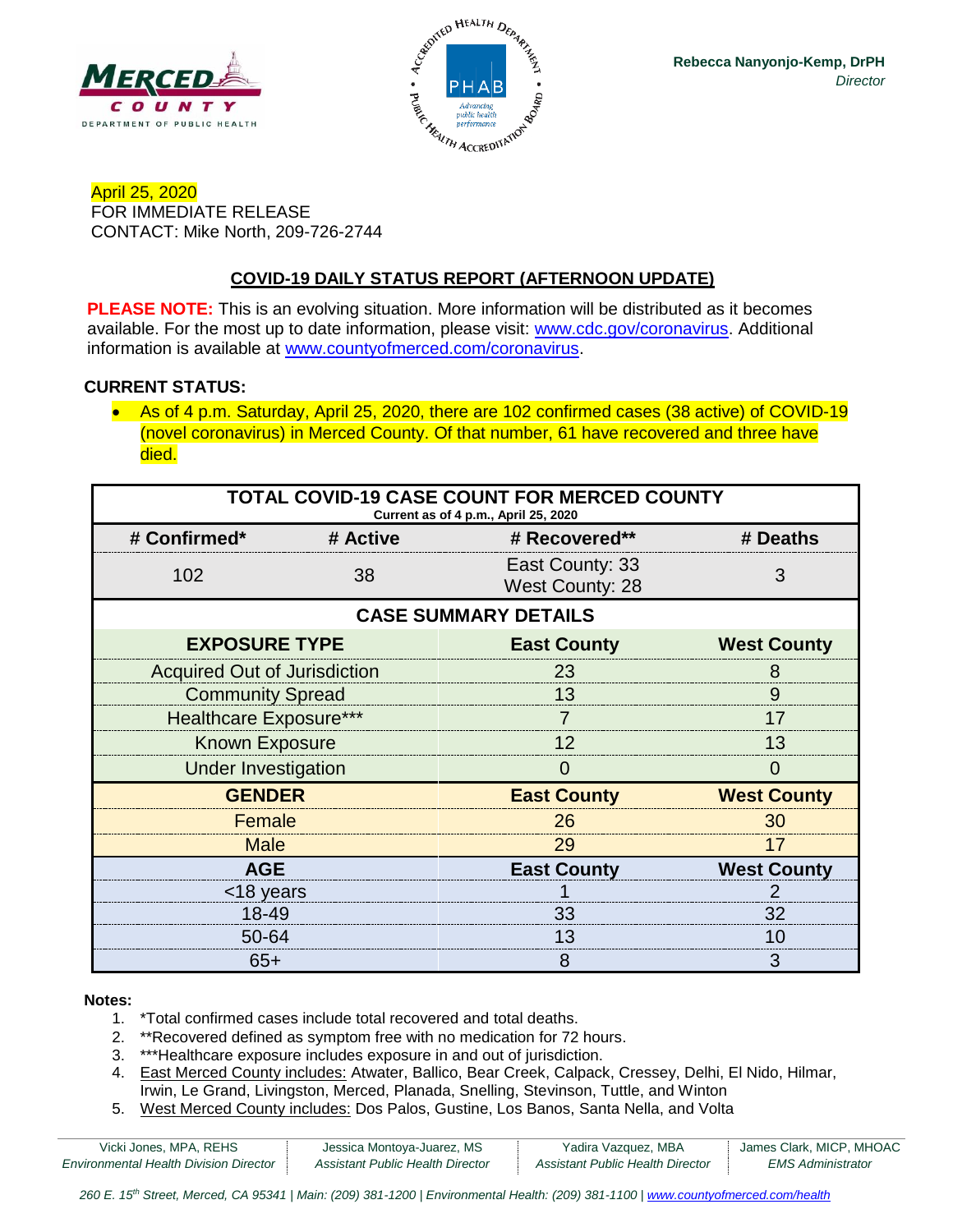• **Community-Specific Reporting:** Due to privacy laws, Merced County had not released a community-specific breakdown of positive cases until Monday, April 13. Due to a relatively low number of positive cases and the size of some of our cities and unincorporated communities, previously releasing those numbers could have been an identifying factor and a breach of patient confidentiality. Furthermore, releasing that type of data could have also created a false sense of security in communities without confirmed cases, leading to greater spread of COVID-19. However, similar to other neighboring counties, Merced County has now reached a high enough case total that patient confidentiality is no longer considered a major risk for communities that have five or more cases. For that reason, we are now releasing community-specific numbers for those that have five or more cases:



*Note: \*Only communities with five or more cases are reported in this graph. The figures in this chart represent confirmed cases, which includes active cases, recoveries, and deaths.*

- Based on information provided by individuals who test positive, Public Health staff will continue to assess risks of exposure and contact any affected individuals.
- Due to privacy laws, the Public Health Department cannot release identifying information related to positive cases.
- In California, there are 41,235 confirmed cases and 1,612 deaths.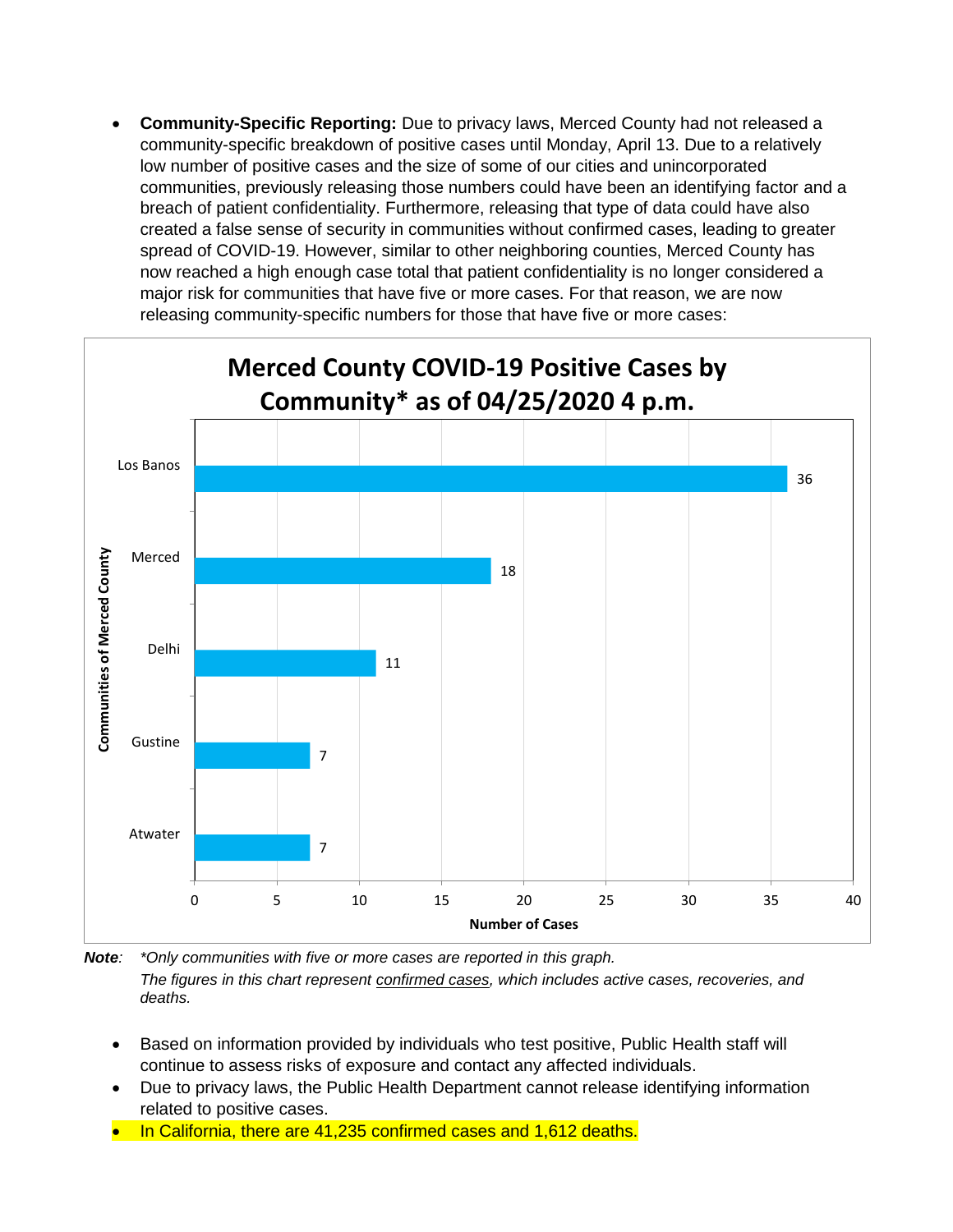### **RECENT ACTIVITIES & UPDATES:**

- Merced County Public Health continues to coordinate with federal, state and local partners to further prepare us for future impacts. This includes working with the California Department of Public Health and the Centers for Disease Control and Prevention to monitor COVID-19.
- In coordination with the Merced County Office of Emergency Services, situational status calls continued this week with local government agencies, schools, and healthcare professionals in our community.
- On Friday, April 24, 2020, the Merced County Public Health Officer issued an amended Health Order that expands the definition of essential services to include drive-up services for faith-based organizations, animal care facilities, drive-through automatic car washes, and pool maintenance. The amended Order is effective immediately and supersedes the prior Order issued on April 17, 2020. The Order also requires essential businesses to develop a Social Distancing and Safety Plan. View the full Order at [www.countyofmerced.com/coronavirus.](http://www.countyofmerced.com/coronavirus)
- The Merced County COVID-19 information webpage, [www.countyofmerced.com/coronavirus,](http://www.countyofmerced.com/coronavirus) continues to be updated on a daily basis.
- The Merced County Office of Emergency Services and Merced County Department of Public Health proclaimed a local and public health emergency March 13 in order to help address the outbreak. The Board of Supervisors ratified those actions during a March 16 special meeting.
- On March 19, Governor Gavin Newsom announced Executive Order N-33-20, asking California residents to stay at home. On March 20, Merced County's Health Officer also issued an Order directing County residents to remain in their places of residence except to perform or receive essential services.
- The Merced County Public Health Department Operations Center was activated Jan. 27, 2020 (90 days) in order to prepare for COVID-19 in and around our community. The Merced County Emergency Operations Center and Human Services Agency Department Operations Center are also currently active.

#### **COVID-19 TESTING UPDATE:**

- Within the public health system, every person who has met CDC criteria for severe disease within Merced County has been tested. Testing has been limited across the state of California, as noted multiple times by state officials as a barrier to response.
- Public Health is actively identifying other methods to enhance testing capability for providers throughout the community and increase testing county-wide. We will continue to be notified should positive tests come through either system (public health or commercial).
- In late March, Merced County opened two "mobile specimen collection sites" for COVID-19 in order to streamline testing capabilities. Initially, there will be two collection days per week, one on the westside of the County, and one on the eastside of the County. Each site will remain open for four hours per day. Additional hours per day and days per week may become more frequent if supply and personnel availability increase.
	- o **PLEASE NOTE**: Use of these mobile specimen collection sites are by appointment only, and you must have a prescription from a physician and prior approval from the Merced County Department of Public Health. If you do not have a provider and have symptoms call 209-381-1180 for a phone consultation. Anyone without prior approval will not be tested. Locations will be provided to clients once appointments are made. Call 209-381-1180 for more information.
- Following Governor Gavin Newsom's recent announcement to add more community testing sites across the state focused on underserved communities, Merced County will launch a new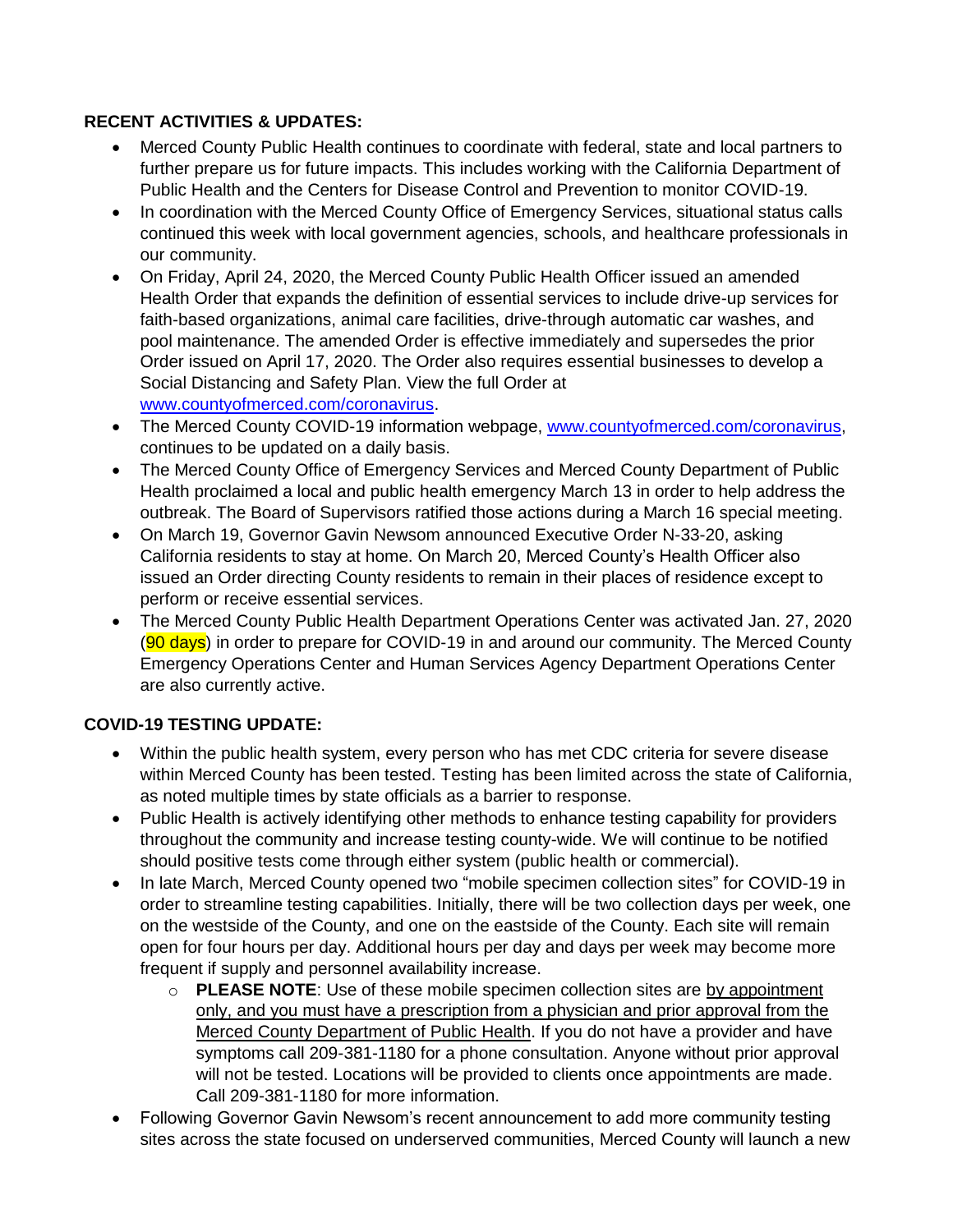testing site in the City of Merced. This new site is one of 80 testing sites powered through a partnership with OptumServe, the federal government health services business of Optum, a leading health services innovation company. The new testing site is projected to open on April 30, 2020. Testing will be by appointment only, and more information will be released when appointments become available.

## **COVID-19 SYMPTOMS AND PRECAUTIONS:**

- Coronavirus symptoms include: mild to severe respiratory illness, fever, cough and difficulty breathing. If symptoms develop, individuals should stay at home to limit exposure to others.
- Anyone who has had contact with a person with possible COVID-19 infection and has the above symptoms should call his/her local health department/health care provider immediately.
- Do not go to your provider's office without calling ahead. Do not call 911 for suspected COVID-19 unless you are having a medical emergency.
- During the flu season, there are steps you can take to protect your health and the health of those around you:
	- o Wash your hands regularly with soap and water for 20 seconds.
	- o Avoid touching your eyes, nose, or mouth with unwashed hands.
	- o Avoid close contact with people who are sick.
	- o Stay away from work, school or other people if you become sick with respiratory symptoms such as fever and cough.
	- o Cover sneezes or coughs with a tissue, then throw the tissue in the trash.

# **ADDITIONAL RESOURCES:**

- **Sign up for COVID-19 alerts[:www.countyofmerced.com/coronavirus](http://www.countyofmerced.com/coronavirus)**
- Merced County Public Health COVID-19 **Information Webpage**:
	- o [www.countyofmerced.com/coronavirus](http://www.countyofmerced.com/coronavirus)
- Merced County Public Health **Information Line**:
	- o 209-381-1180 (English, Spanish, and Hmong. Live reps. available 8 a.m. to 5 p.m.)
- **Email** COVID-19-specific questions to Merced County Public Health:
	- o COVID19@countyofmerced.com.
- Updated **CDC Information**:
	- o <https://www.cdc.gov/coronavirus/2019-ncov/whats-new-all.html>
- CDC **Resources for Households**:
	- o <https://www.cdc.gov/coronavirus/2019-ncov/community/home/index.html>
- How to **talk to your kids** about the coronavirus:
	- o <https://www.pbs.org/parents/thrive/how-to-talk-to-your-kids-about-coronavirus>
- Guidance for **Businesses and Employers**:
	- o <https://bit.ly/2IH2G2u>
	- o [www.covid19.ca.gov](http://www.covid19.ca.gov/)
- Report **Price Gouging**:
	- o <http://www.countyofmerced.com/3381/Price-Gouging>
- Report **Consumer Fraud**:
	- o [www.countyofmerced.com/2322/Consumer-Fraud](http://www.countyofmerced.com/2322/Consumer-Fraud)
- Report **non-essential business activity** and large group gatherings that violate the Stay-at-Home Order:
	- $\circ$  Hotline: 209-381-1100 (8 a.m. to 5 p.m. Monday-Friday)
	- o Email: [COVIDcomplaint@countyofmerced.com](mailto:COVIDcomplaint@countyofmerced.com)
- **Free Virtual Care** options through Dignity Health for those with COVID-19 symptoms: